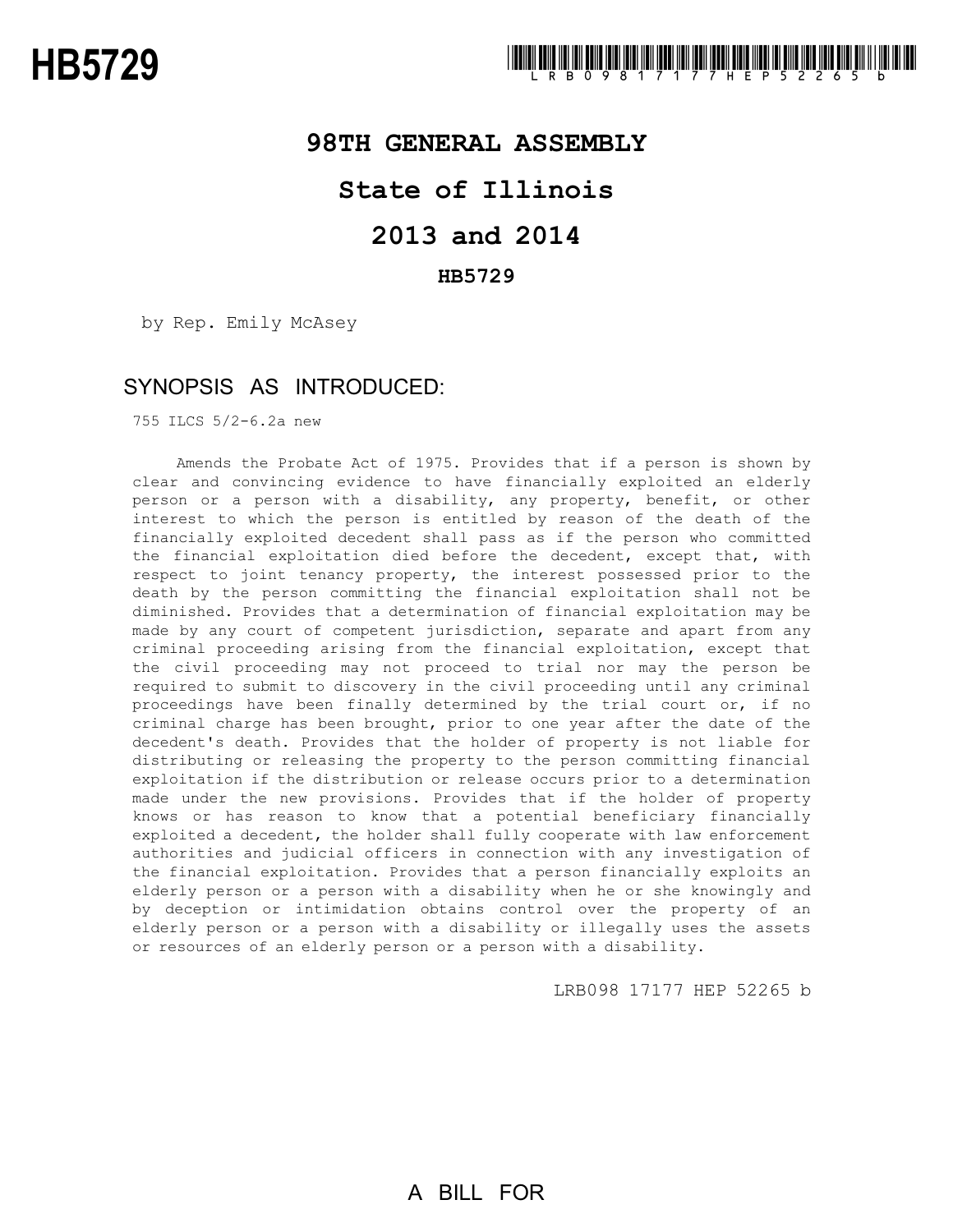1

AN ACT concerning civil law.

### **Be it enacted by the People of the State of Illinois, represented in the General Assembly:** 2 3

- Section 5. The Probate Act of 1975 is amended by adding Section 2-6.2a as follows: 4 5
- (755 ILCS 5/2-6.2a new) 6

| 7           | Sec. 2-6.2a. Person who financially exploited decedent.         |
|-------------|-----------------------------------------------------------------|
| $\,8\,$     | (a) If a person is shown by clear and convincing evidence       |
| $\mathsf 9$ | to have financially exploited an elderly person or a person     |
| 10          | with a disability, any property, benefit, or other interest to  |
| 11          | which the person is entitled by reason of the death of the      |
| 12          | financially exploited decedent shall pass as if the person who  |
| 13          | committed the financial exploitation died before the decedent,  |
| 14          | except that, with respect to joint tenancy property, the        |
| 15          | interest possessed prior to the death by the person committing  |
| 16          | the financial exploitation shall not be diminished by the       |
| 17          | application of this Section. A determination under this Section |
| 18          | may be made by any court of competent jurisdiction, separate    |
| 19          | apart from any criminal proceeding arising from the<br>and      |
| 20          | financial exploitation, except that the civil proceeding may    |
| 21          | not proceed to trial nor may the person be required to submit   |
| 22          | to discovery in the civil proceeding until any criminal         |
| 23          | proceedings have been finally determined by the trial court or, |